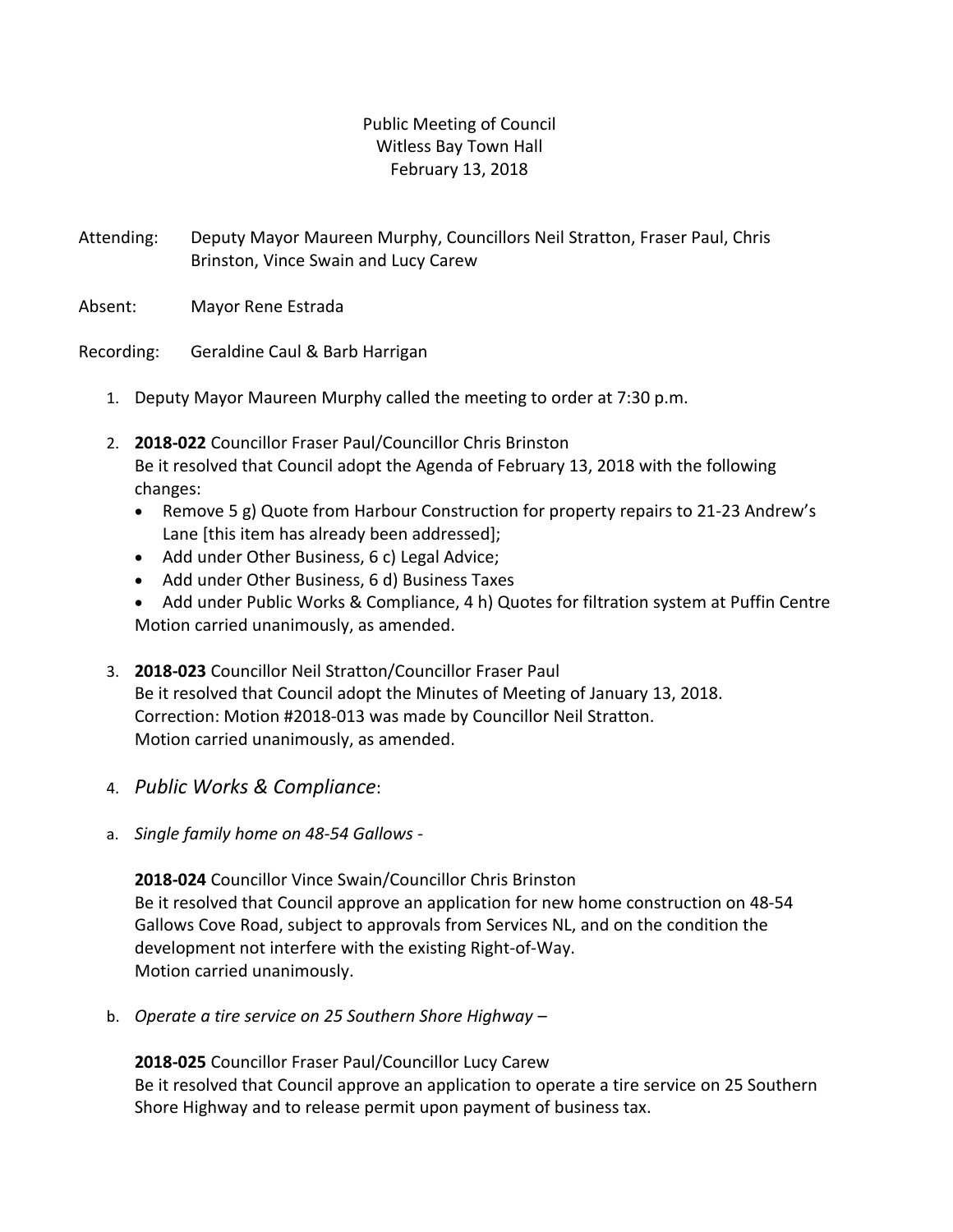Motion carried unanimously.

c. *Operate a home based office on 4 Island View Place* – Councillor Chris Brinston declared a conflict of interest due to him being the applicant, and left the Council Chamber at 7:35 p.m.

**2018-026** Councillor Neil Stratton/Councillor Vince Swain Be it resolved that Council approve an application to operate a home based office on 4 Island View Place. For: Deputy Mayor Maureen Murphy, Councillors Neil Stratton, Fraser Paul, Vince Swain and Lucy Carew. Against: 0 Abstained: Chris Brinston [abstained due to declaration of conflict of interest]. Motion carried.

Councillor Brinston returned to the Council Chamber at 7:36 p.m.

d. *Permission to cut wood on 80 Dean's Road* –

**2018-027** Councillor Fraser Paul/Councillor Neil Stratton Be it resolved that Council reject this request for cutting wood because it does not coincide with the Town Plan. Motion carried unanimously.

e. *Change land from rural zoning to residential on 109-123 Gull Pond Road –* 

**2018-028** Councillor Fraser Paul/Councillor Vince Swain Be it resolved that Council proceed with the rural zone change to residential as per Town Regulations. Motion carried unanimously.

f. *Crown Land Referral application to extend boundaries of existing private property on 486A Southern Shore Highway* –

**2018-029** Councillor Vince Swain/Councillor Fraser Paul Be it resolved that Council approve referral for Crown Land on 486A Southern Shore Highway. Motion carried unanimously.

g. *Armourstone quotes for Harbour Road* –

**2018-030** Councillor Fraser Paul/Councillor Chris Brinston Be it resolved that Council defer this item until the next meeting, pending the engineer's recommendation.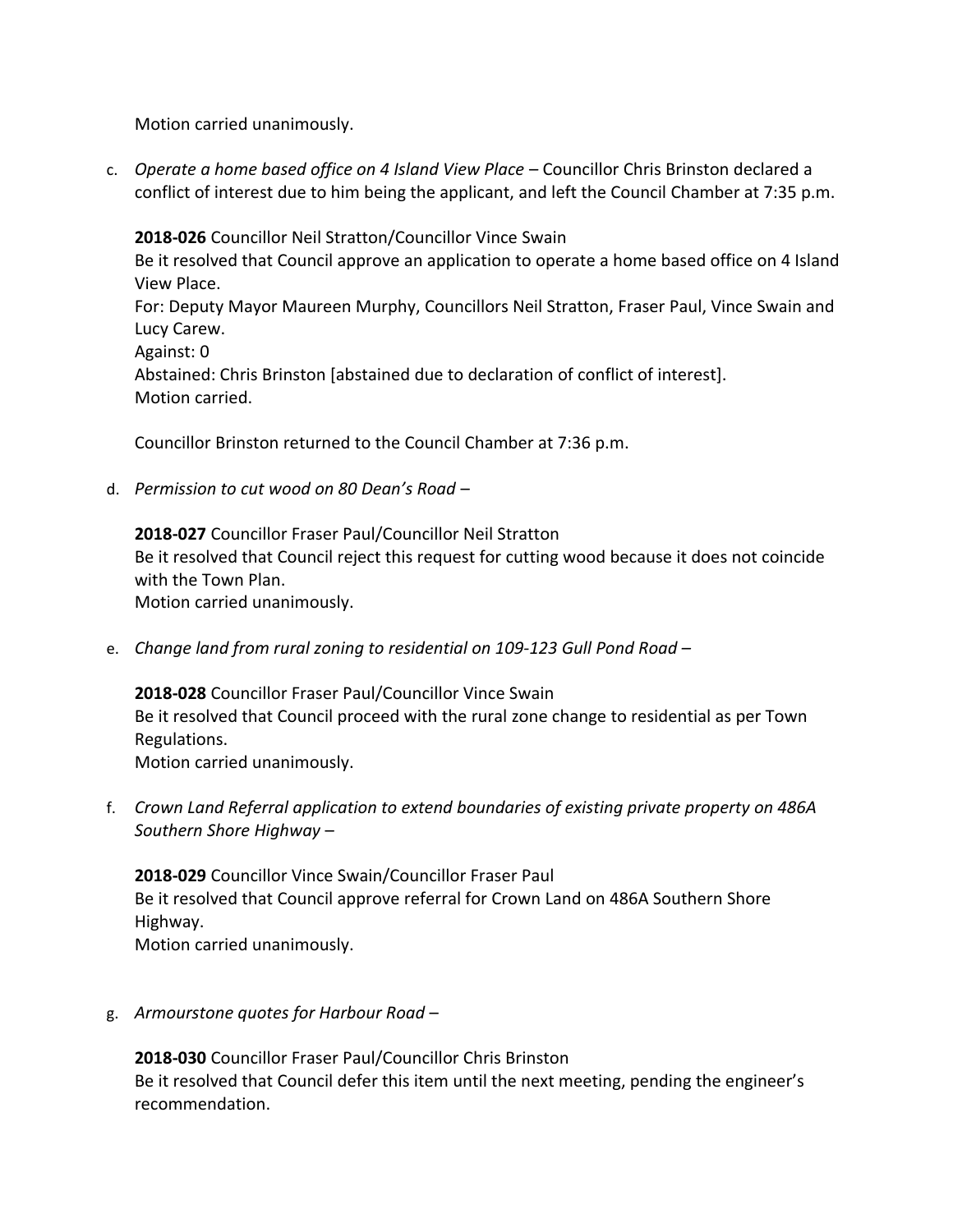Motion carried unanimously.

h. *Quotes for filtration system for Puffin Centre* –

**2018-031** Councillor Vince Swain/Councillor Chris Brinston Be it resolved that Council get 3 quotes for a filtration system to be installed for the Puffin Centre. Motion carried unanimously.

5. *Finance & Economic Development* –

- a. *Payables Information only*
- b. *BBBAA 1st quarter Director's Grant* (\$18,500)

**2018-032** Councillor Neil Stratton/Councillor Lucy Carew Be it resolved that Council pay the  $1<sup>st</sup>$  quarter Director's Grant. Motion carried unanimously.

c. *Accepting quote for well on 161-167 Southside Track* – It was noted that a motion was made in 2016 to dig a new well for the residents, and an amendment was made at a later date to work with the property owners to try to resolve the problem through other means. This did not work, and Services NL recommended a new well be dug. The Town provides water to the residents in the meantime.

**2018-033** Councillor Fraser Paul/Councillor Chris Brinston Be it resolved that Council accept the quote from O'Brien's Drilling at 200 ft. to put in new well, to be started sometime in May. Motion carried unanimously.

d. *Town truck* –

**2018-034** Councillor Fraser Paul/Councillor Chris Brinston Be it resolved that Public Works move forward and get quotes as budgeted for a truck, and that it be at least a 250 or 350. Motion carried unanimously.

- e. *Capital Works funding for washrooms at Playground and Pool area*
	- (i) *Accepting funding*

**2018-035** Councillor Neil Stratton/Councillor Fraser Paul Be it resolved that Council accept funding for the project. Motion carried unanimously.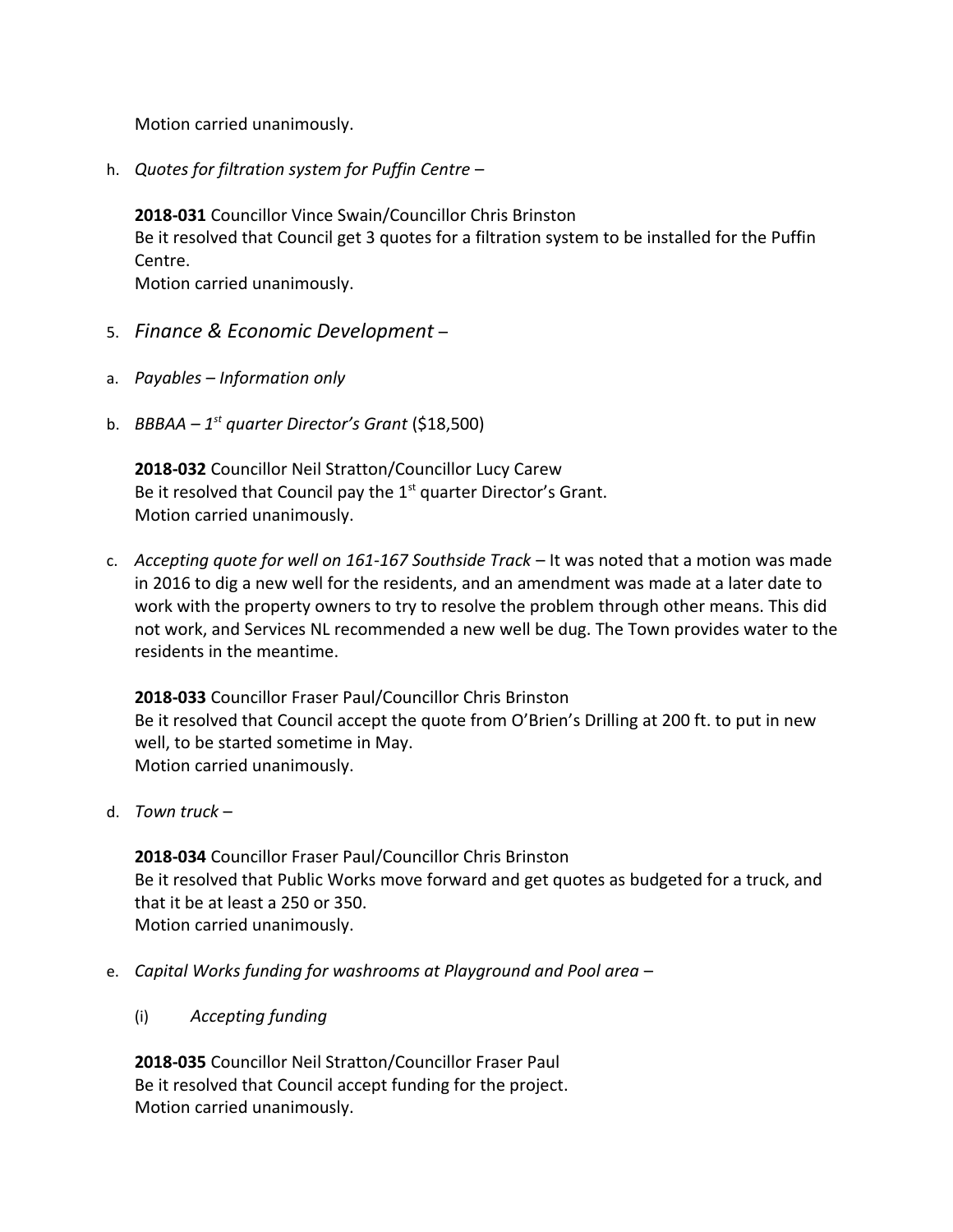(ii) *Mayor and Town Clerk-Manager to sign Prime Consultant Agreement*

**2018-036** Councillor Neil Stratton/Councillor Fraser Paul Be it resolved that the Mayor and Town Clerk-Manager sign the Prime Consultant Agreement.

Motion carried unanimously.

(iii) *Borrow Town's share of project (if deemed necessary)*

**2018-037** Councillor Neil Stratton/Councillor Vince Swain Be it resolved that the Town borrow funds if deemed necessary. Motion carried unanimously.

f. *Invoices & Logs from O'Brien's Trucking Ltd*. – Snow clearing for the period January 1 to February 4, 2018 (total amount of \$58,641.56) -

**2018-038** Councillor Fraser Paul/Councillor Vince Swain Be it resolved that Council pay snow clearing invoices from O'Brien's Trucking. Motion carried unanimously.

- g. *Quote from Harbour Construction for property Repairs to 21-23 Andrew's Lane* This item was removed from the agenda.
- h. *Invoice from Steward McKelvey for Discontinuance filing related to property dispute on John C's Grove Road* –

**2018-039** Councillor Lucy Carew/Councillor Fraser Paul Be it resolved that Council pay Steward Mckelvey for Discontinuance filing for the amount of \$535.20.

Motion carried unanimously.

i. *Invoice from steward McKelvey for property issue on Irishtown Road* –

**2018-040** Councillor Lucy Carew/Councillor Neil Stratton Be it resolved that Council pay Steward McKelvey for property issues on Irishtown Road for \$299.00. Motion carried unanimously.

j. *20-22 Hillsway Drive* – Reimbursement of appeal fee. Councillor Fraser Paul stated he was stepping out of the Chamber because he had left before on discussion on this property. He left the Chamber at 7:40 p.m. [Councillor Paul declared a conflict of interest in a previous meeting due to being a potential developer on this property at that time].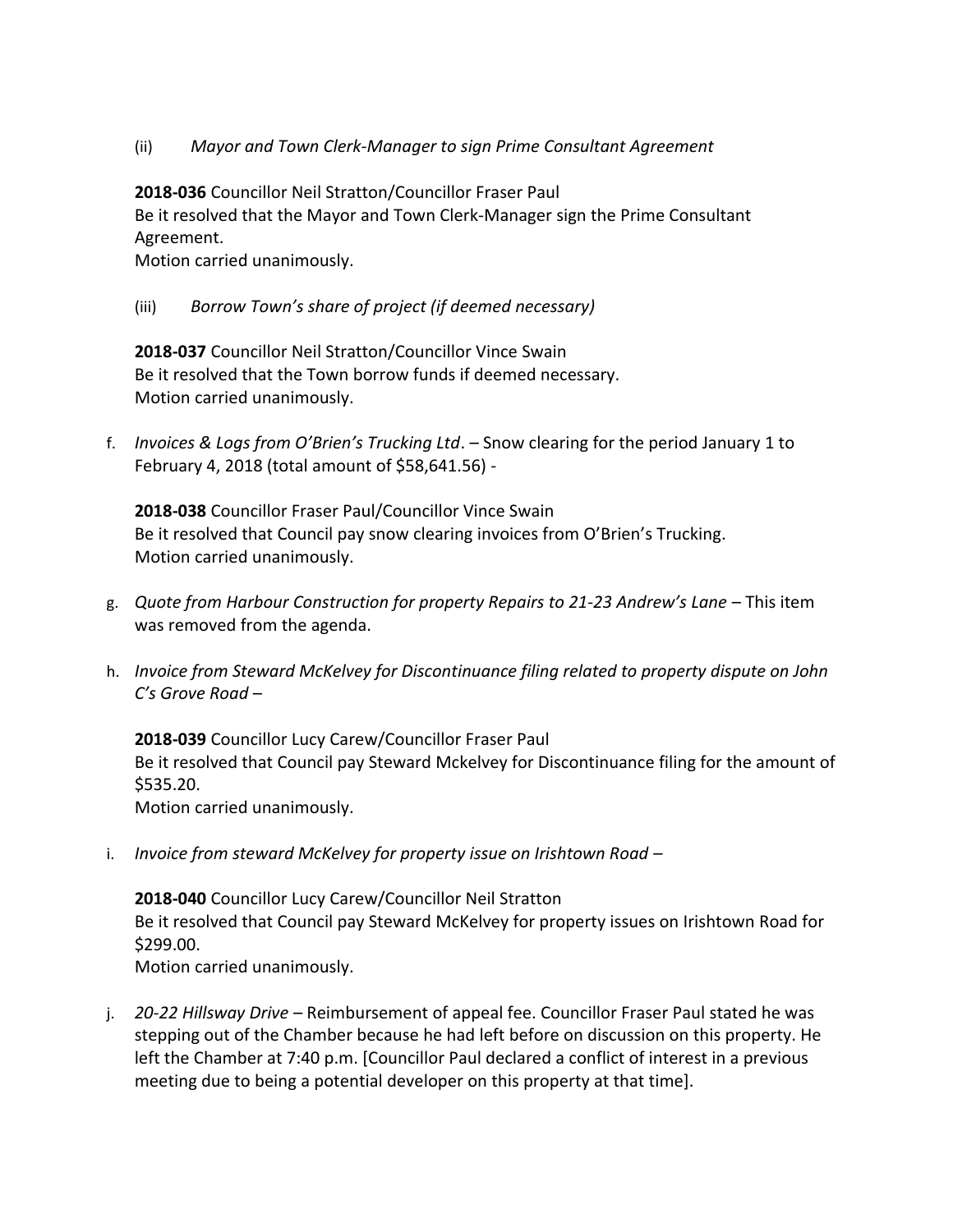#### **2018-041** Councillor Lucy Carew/Councillor Vince Swain

Be it resolved that Council rescind motion #2017-200 Removal Order as the property owner has complied to the Town's Removal Order, and for the Town to pay the appellant \$215 appeal fee in accordance with the Urban & Rural Planning Act 2000. For: Deputy Mayor Maureen Murphy, Councillors Neil Stratton, Chris Brinston, Vince Swain and Lucy Carew Against: 0 Abstained: Councillor Fraser Paul. Motion carried.

Councillor Fraser Paul returned to the Chamber at 7:41 p.m.

k. *Financial Support for Senior's Outreach Luncheon* – It was noted that the Town supported the Outreach Program in 2017 for \$1500.00.

**2018-042** Councillor Lucy Carew/Councillor Fraser Paul Be it resolved that Council continue with the financial support for the Senior's Outreach Program with a contribution of \$1500.00. Motion carried unanimously.

- 6. *Other Business*:
- a. *Terms of Conditions Staff*

## **2018-043** Councillor Lucy Carew/

Be it resolved that council adopt the Terms & Conditions for office policy and that said policy be incorporated into the Town's By-Laws, Policies and Procedures when it is revised. The Town Clerk-Manager informed that in order to adopt a new policy, it is required that that a Notice of Motion be first introduced.

[Motion 2018-043 could not proceed because no Notice of Motion was on the agenda to amend the existing Town By-Laws, Policies and Procedures.]

**2018-044** Councillor Lucy Carew/Councillor Vince Swain

Be it resolved that Council have a Notice of Motion at the next meeting for the Terms and Conditions for Office Policy.

Motion carried unanimously.

## b. *Irish Loop Post* –

# **2018-045** Councillor Lucy Carew/Councillor Vince Swain

Be it resolved that Council utilize the Irish Loop Post as primary source of advertising, barring instances where there is time sensitive material and because of The Post's schedule, we will need to go to The Telegram.